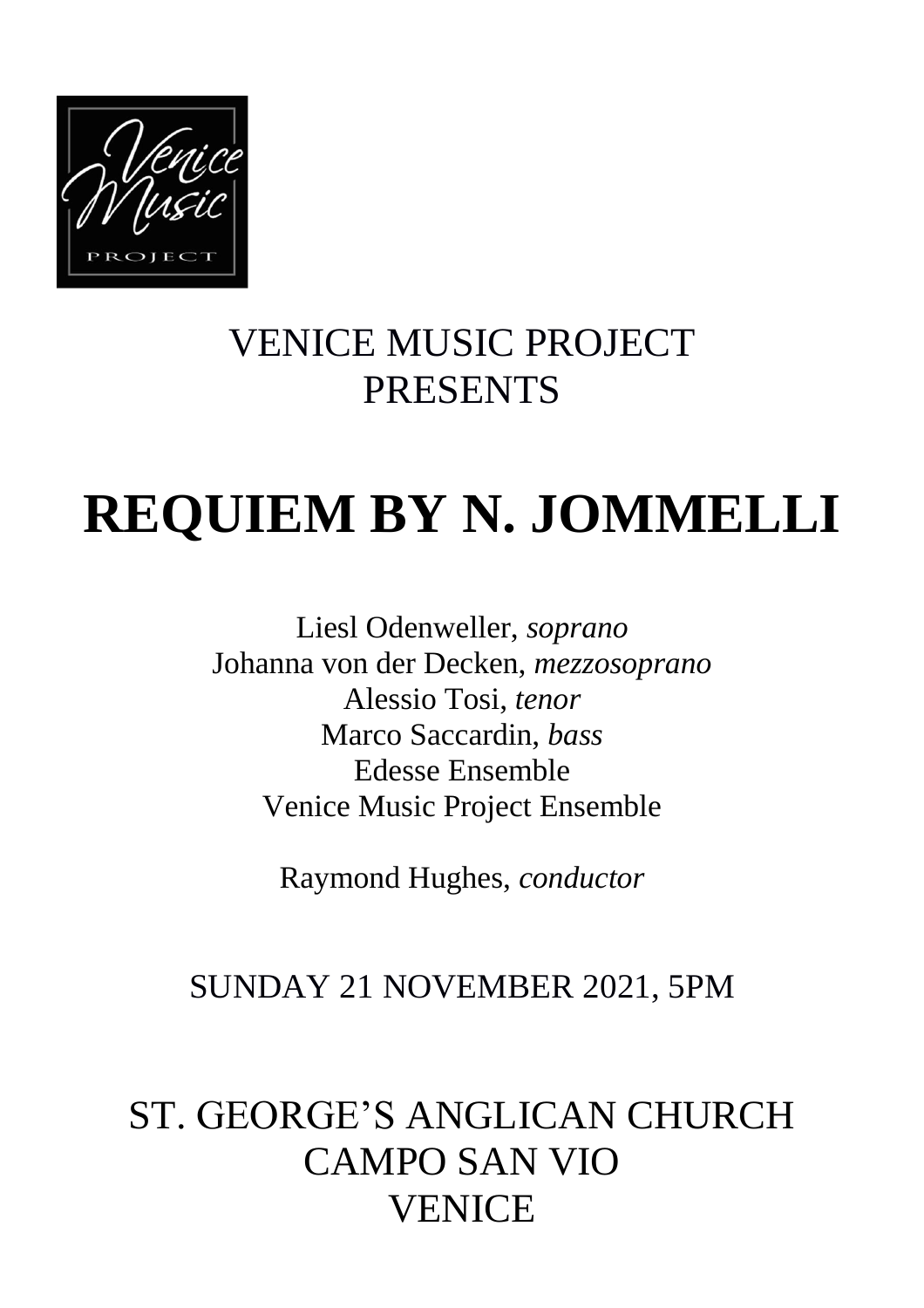### **CONCERT PROGRAM**

#### **B. GALUPPI (1706-1785)**

#### **N. JOMMELLI (1714-1774)**

Concerto a quattro n.1 in G minor *Grave e adagio – Spiritoso – Allegro*

#### **Requiem** For solo, chorus and orchestra

- 1. Requiem (soli and chorus)
- 2. Kyrie (chorus)
- 3. Christe (soli and chorus)
- 4. Dies Irae (soli and chorus)
- 5. Salva Me, Oro Suplex, Pie Jesu (soli and chorus)
- 6. Domine Jesu Christe (soli and chorus)
- 7. Sanctus (soli and chorus)
- 8. Benedictus (soprano solo)
- 9. Agnus Dei (soli and chorus)
- 10. Libera Me (soli and chorus)
- 11. Tremens Factus Sum Ego (soprano solo)
- 12. Dies Illa, Dies Irae (alto solo)
- 13. Requiem (soli and chorus)

#### **We kindly ask that you hold your applause until the end of the concert.**

#### **Venice Music Project Edesse Ensemble**

| Violin      | Mauro Spinazzè         | Choir master | Justine Rapaccioli    |
|-------------|------------------------|--------------|-----------------------|
| Violin      | Cecilia Zanotto        | Soprano      | Maria Chiara Ardolino |
| Viola       | Alessandra Di Vincenzo | Soprano      | Caterina Chiarcos     |
| Cello       | Davide Girolimetto     | Alto         | Gabriella Artusi      |
| Contrabass  | Fabio Conte            | Alto         | Giulia Mattiello      |
| Harpsichord | Marija Jovanovic       | Tenor        | Enrico Imbalzano      |
| Lute        | Ivano Zanenghi         | Tenor        | Nicola Lionello       |
|             |                        | <b>Bass</b>  | Fabio Antoniazzi      |
|             |                        | <b>Bass</b>  | Simone Cecchin        |

**We ask that you please be sure that all mobile phones are switched off. Please note that we cannot allow any photo, video, or audio recordings during performances.** If you would like to follow us on Social Media or subscribe to our newsletter, we will be happy **to share with you.**

**Many people ask why we stop so frequently to re-tune the instruments, particularly the strings. This is necessary, due to our use of gut strings, which are extremely sensitive to changes in temperature and humidity. We thank you for your patience and your understanding.**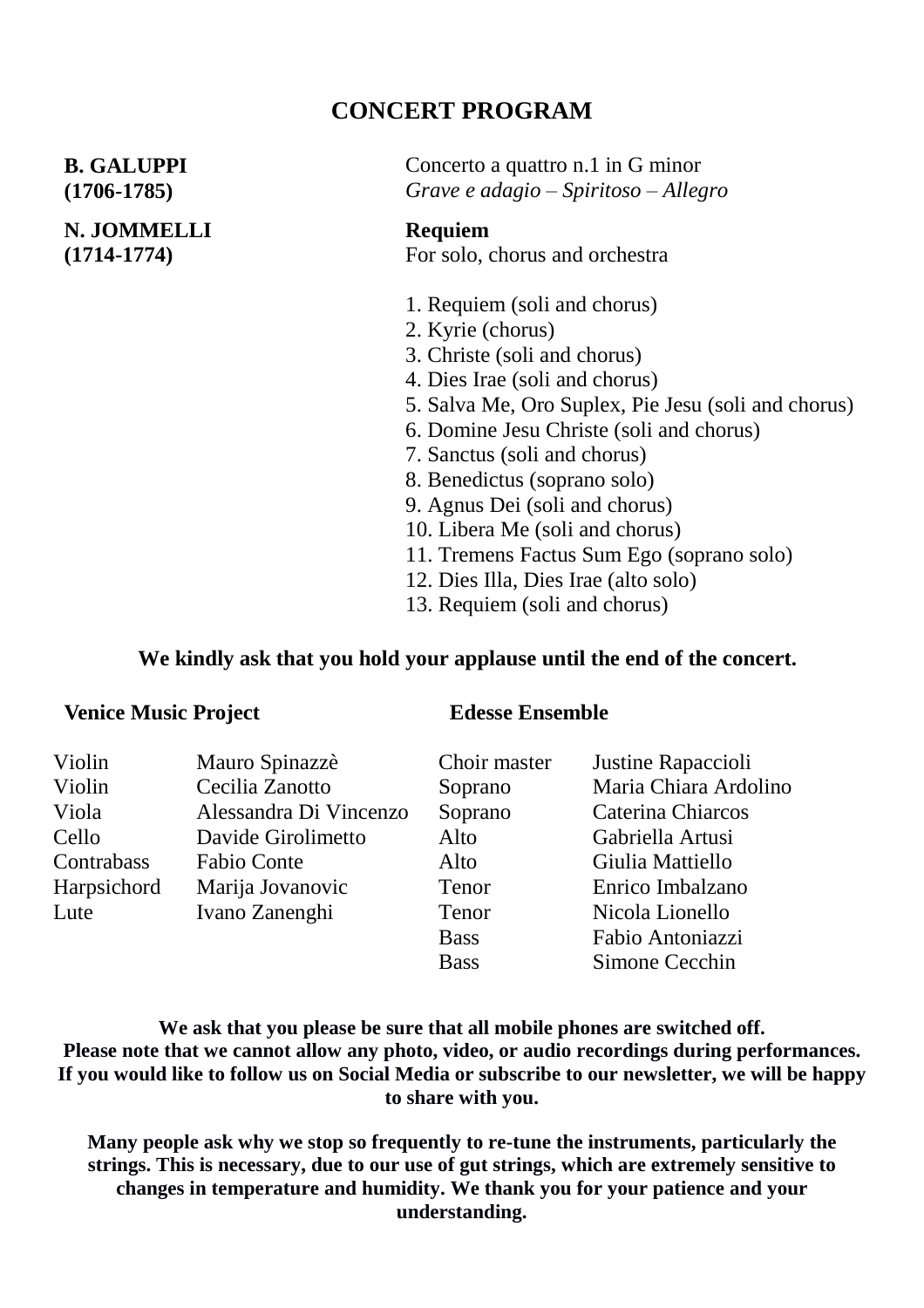**We thank our generous 2020 Harpsicord Appeal supporters:** Lamya and Dana Al-Saqqaf, Eda and Steve Baruch, Gary and Laurie Beberman, Eleanor and Bill Boehler, Suzanne Deal Booth, Nathan Buck and Megumi Eda, Pamela and Kent Cartwright, Daniela Chiara, Paul Christian, Valencia Scott Colombo, Brian Condon, Meryl and Chris Cooper, Tom Culcasi, Victoria Davies, Facebook FVMP, Simon and Teresa Fenner, Anne and Chris Flowers, Mary and Howard Frank, Eric Freeman, Peter Furlong, Accademia Georg Solti, Julie Galdieri and Brian Ragan, Claudia Giammatteo, Ian Gibson-Smith, Federico e Micaela Gigliotti, Laura Gillette, K. Scott Gudgeon, Anna and Brian Haughton, Cara and Chris Hoadley, Raymond Hughes, Judy and Christopher Hurrion, Betsy and Bill Johnston, Jennifer and Doug Klinger, Lee and Peter Leach, Jen Levy, Robert and Tom Lindgren, Juliana Lowry, Geraldine Ludbrook, Candace Magner, Piero Marchesi, Linda Marianiello, Simon Moorcroft, Gary O'Connor, Tom O'Halloran, Jane and Bob Odenweller, Amy Osajima, Hans Ouwerkerk and Gianna Alberi, Steve Patrick, Andrea and Cari Pettenello, Arun Rangaswami and Phil Frost, Radha Rangaswami, Bud Roach, Heather Robinson, Paula Rudinoff, Peter and Margaret Sandberg, Lola Savini, Erica and John Simpson, Anne Skidmore Russell, Shirley Smith, Marica Tacconi, Mary Thomas Tacconi, Maureen Thomas, Cy Todd, Eric Trudel, Paul Vance, Alexandra Voltan, John Zeiler.

**We thank our generous 2020-2021 supporters:** Arpinio Charades Association, Raymond Albright, Bill and Julie Ashbey, Katy Ashman, Kamran Bayegan, Gary and Laurie Beberman, Diane Benelli, Jane and George Blunden, Eleanor and Bill Boehler, Marcy Brenner, Tim Brown, Julia Panama and Claude Buchert, Diana and Fred Chaffee, Carmen Chassot, Brian Condon, Thom Culcasi, Victoria Davies, Minneke and Bert Decneut-Stuyck, Delores Delli Santi, Megumi Eda, Conrad Ekkens, Stacy Ferratti, Anne and Chris Flowers, Frank Family Charitable Foundation, Ellen Garrity, Ian Gibson-Smith, K. Greater Cincinnati Foundation, Scott Gudgeon, Bernard van der Hoeven, Gerard Holland and Dietrich Thumser, Raymond Hughes, Lorraine Hunt Kopacz, Christopher and Judy Hurrion, Jane Hurt and Michel Thomas, Melissa Moore Janes, Betsy and Bill Johnston, Jessica Karp, Emily Klassen, Jennifer and Doug Klinger, Lee and Peter Leach, David Lowe, Juliana Lowry, Geraldine Ludbrook, Piero Marchesi, Monteverdi LLC, Damon Myers, Nancy O'Halloran, Susan Palmarin, Liz and Steve Parker, Enrique Perez de Guzman, Andrea Pettenello, Cecelia Pierotti, Brian Price, Jonathan and Nina Punt, Arun Rangaswamy and Phil Frost, Radha Rangaswamy, Malina Rauschenfelds, Kathleen Redd, Bud Roach, Mara and Heather Robinson, Ellen and Bob Rose, John Rose and Phil Truckenbrod, Paula Rudinoff, Margaret and Peter Sandberg, Lorenza Savini, Eric-Jan Schmidt, Gary Spenik and White Deborah, Marica Tacconi, Mary Thomas Tacconi, Cesilie Tandero, Maureen and David Thomas, Marco Tribò, Judith Unwin and Georgina Paul, Alexandra Voltan, Gilly and Chris Wiscarson, Martha Stires Wright, Karen Yanoska, John Zeiler.

**In-kind gifts:** Roger Branson, Class VA/VB Liceo Classico Marco Polo, Alberto Gemin, Gualti, Immagina7376, Joy McCorriston, Opale Venezia, Frank O'Halloran, Cecelia Pierotti, Luisella Romeo, St. George's Venice, Joseph Scorese, Raymond Scott, Vigna Belvedere.